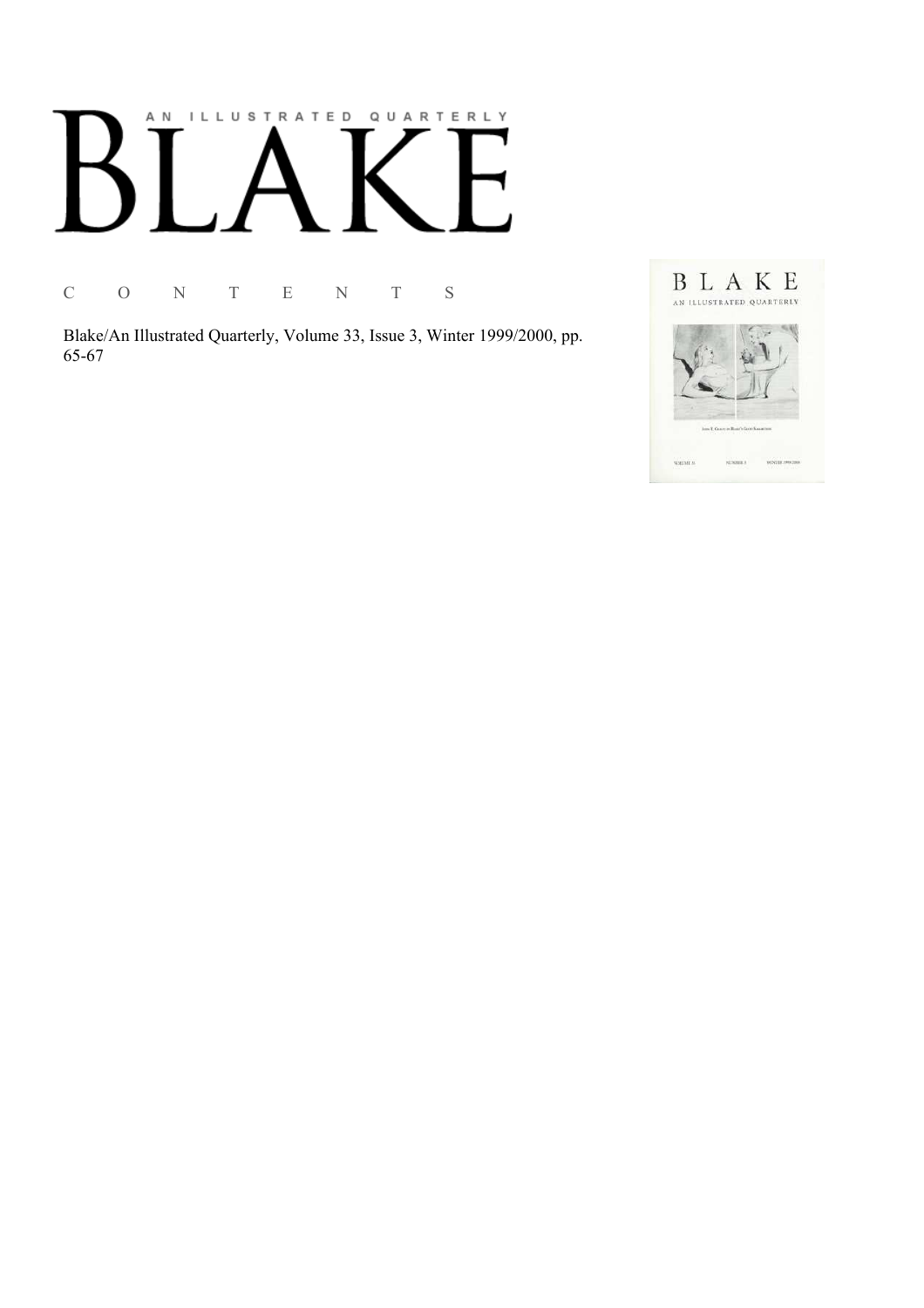## BLAK E

### AN ILLUSTRATED QUARTERLY



JOHN E. GRANT ON BLAKE'S GOOD SAMARITANS

VOLUME 33 NUMBER 3 WINTER 1999/2000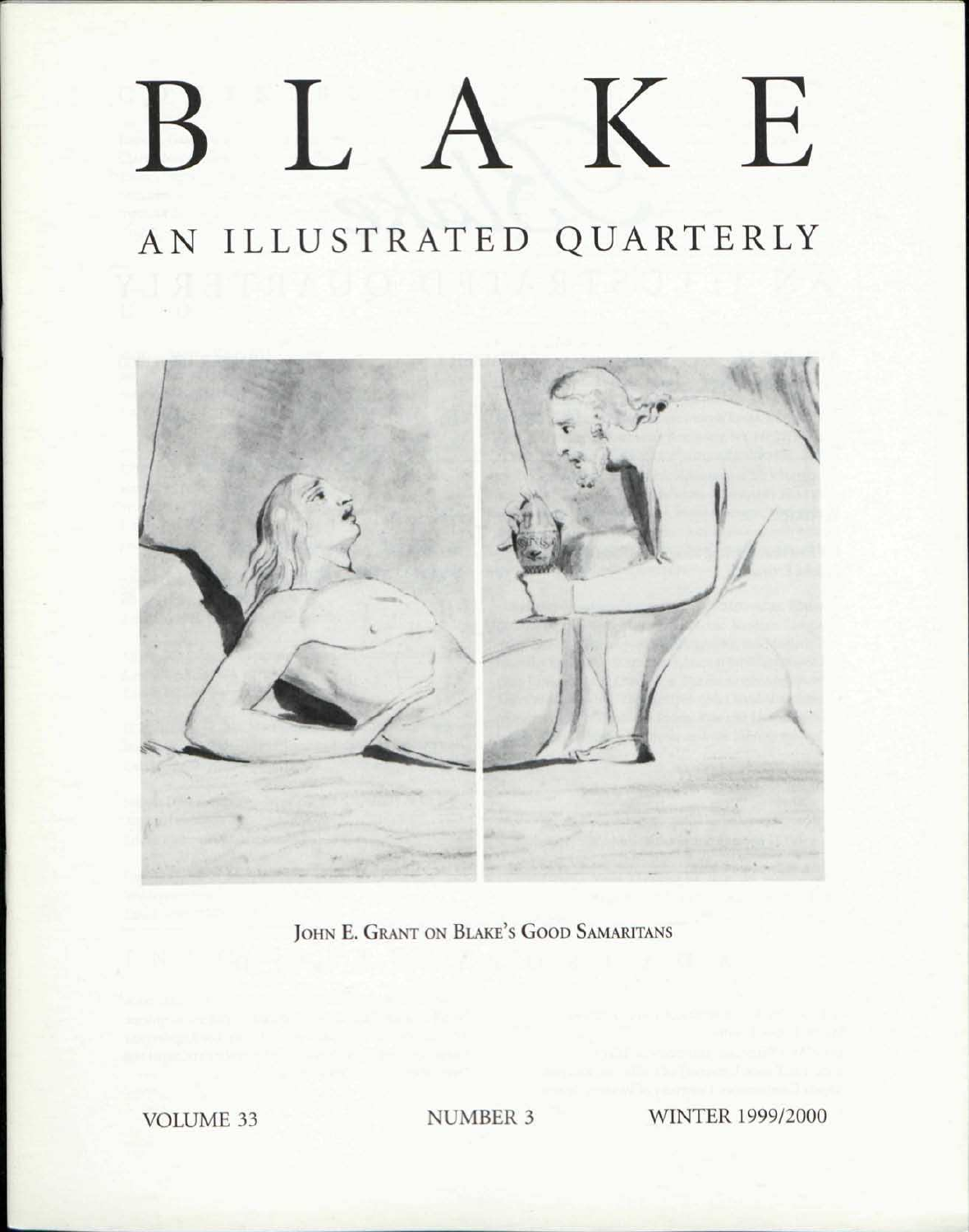

## AN ILLUSTRATED QUARTERLY

VOLUME 33 NUMBER 3

WINTER 1999/2000

#### CONTENT S

Article

#### Newsletter

On First Encountering Blake's Good Samaritans *by John E. Grant 68*  *Blake Sightings, Blake at Stephen's College, New Policy on* Blake *Submissions, Request to Subscribers 95* 

#### ADVISOR Y BOAR D

G. E. Bentley, Jr., University of Toronto, retired Martin Butlin, London Detlef W. Dorrbecker, University of Trier Robert N. Essick, University of California, Riverside Angela Esterhammer, University of Western Ontario Nelson Hilton, University of Georgia Anne K. Mellor, University of California, Los Angeles Joseph Viscomi, University of North Carolina at Chapel Hill David Worrall, St. Mary's College